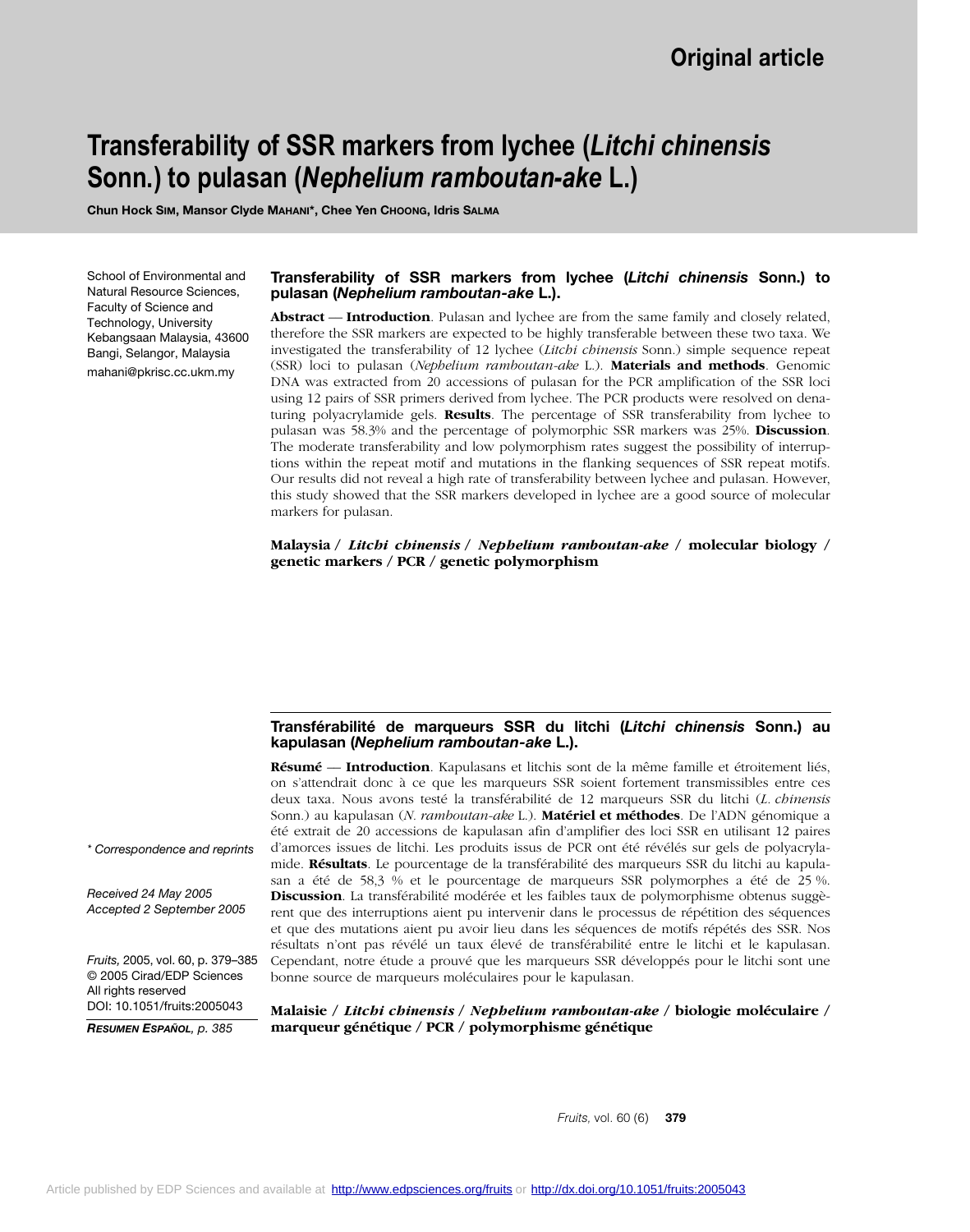## **1. Introduction**

Pulasan (*Nephelium ramboutan-ake* L.) and lychee (*Litchi chinensis* Sonn.) are members of the soapberry in the family Sapindaceae, which comprises over 1350 species of tropical and subtropical trees, shrubs, herbs and vines, classified into 140 genera [1]. In Malesian regions, 42 genera with approximately 235 species have been recorded [1]. Pulasan and lychee are grouped together with longan (*Dimocarpus longan* Lour.) and rambutan (*Nephelium lappaceum* L.) to form the tribe Nephelieae under the subfamily Sapindoideae [1]. Pulasan is said to originate from Java, Borneo and the Philippines [2]. It is now cultivated as a fruit crop throughout Malaysia, Thailand and Indonesia, though it is less common compared with rambutan. Pulasan is a dioecious plant and, to avoid having male plants in a plantation, it is mainly cultivated by means of grafting. Pulasan has a basic chromosome number, (*x* = 11), compared with that of lychee,  $(x = 14)$ or 15) [1]. The occurrence of polyploidy in Sapindaceae is rather scarce.

Simple sequence repeats (SSRs), or microsatellites, are DNA fragments containing tandem repeats of a short sequence (1 to 6 nucleotides). The characteristics of SSR markers are abundance, co-dominance, high polymorphism, high reproducibility and ease of assay by polymerase chain reaction (PCR). However, the major drawbacks of SSR markers are the laborious procedures and high cost of the isolation process, which usually involves the construction and screening of genomic DNA libraries to identify the sequences flanking the repeat regions for primer design.

Recently, comparative genetics revealed that gene content and order are highly conserved among closely related species [3]. Thus, primer pairs designed on the basis of the sequences obtained from one species could be used to detect SSRs in related species. This process depends on the conservation of priming sites within the flanking sequences to enable amplification, and on the maintenance of repeat arrays long enough to promote polymorphism [4]. SSR transferability across related species and genera makes these markers powerful for comparative genetic studies [5, 6]. Genetic studies using SSR markers have been carried out in various important crops such as *Triticum* [3], *Olea* [7], *Medicago* [8], *Oryza* [9], *Saccharum* [10] and *Picea* [11]. However, study of the development of SSR markers in the family Sapindaceae, particularly the subfamily Sapindoideae, is still scarce.

Recently, Viruel and Hormaza, using a genomic DNA library enriched in CT repeats, developed twelve SSR markers for lychee [12]. These SSR markers were found to be highly polymorphic in lychee [12] and, though limited in number, represent the only SSR markers currently available for lychee. Lychee and pulasan are closely related as they are from the tribe Nephelieae. Therefore, there is a high probability of application of the lychee SSR markers in pulasan. In this study, we report the transferability of the twelve SSR markers derived from lychee to pulasan.

# **2. Materials and methods**

## **2.1. Plant materials**

Ten pulasan accessions were sampled from the MARDI (Malaysia Agriculture Research and Development Institute) pulasan germplasm collections in Kemaman (Terengganu) and ten other pulasan accessions were sampled in Serdang (Selangor). The accession numbers of the 20 pulasans are T4, T11, T12, T15, T20, T23, T25, T28, T30, T32, T35, T38, T40, T44, T48, T50, T52, T54, T58 and T60. These pulasan accessions sampled in the germplasms were collected from various parts of Malaysia.

## **2.2. DNA extraction**

Genomic DNA was isolated from dried leaf materials using the CTAB method [13] with minor modifications. Two grams of silicagel-dried leaf materials and 4 mL 2× CTAB buffer (2% CTAB, 1.4 mM NaCl, 20 mM EDTA,  $100 \text{ mM Tris-HCL}$  at  $pH = 8$ ,  $1\%$  PVP– 40, 0.2% β-mercaptoethanol) were adopted in the modifications. The crude DNA extract was then purified by phenol-chloroform extraction following the method of Sambrook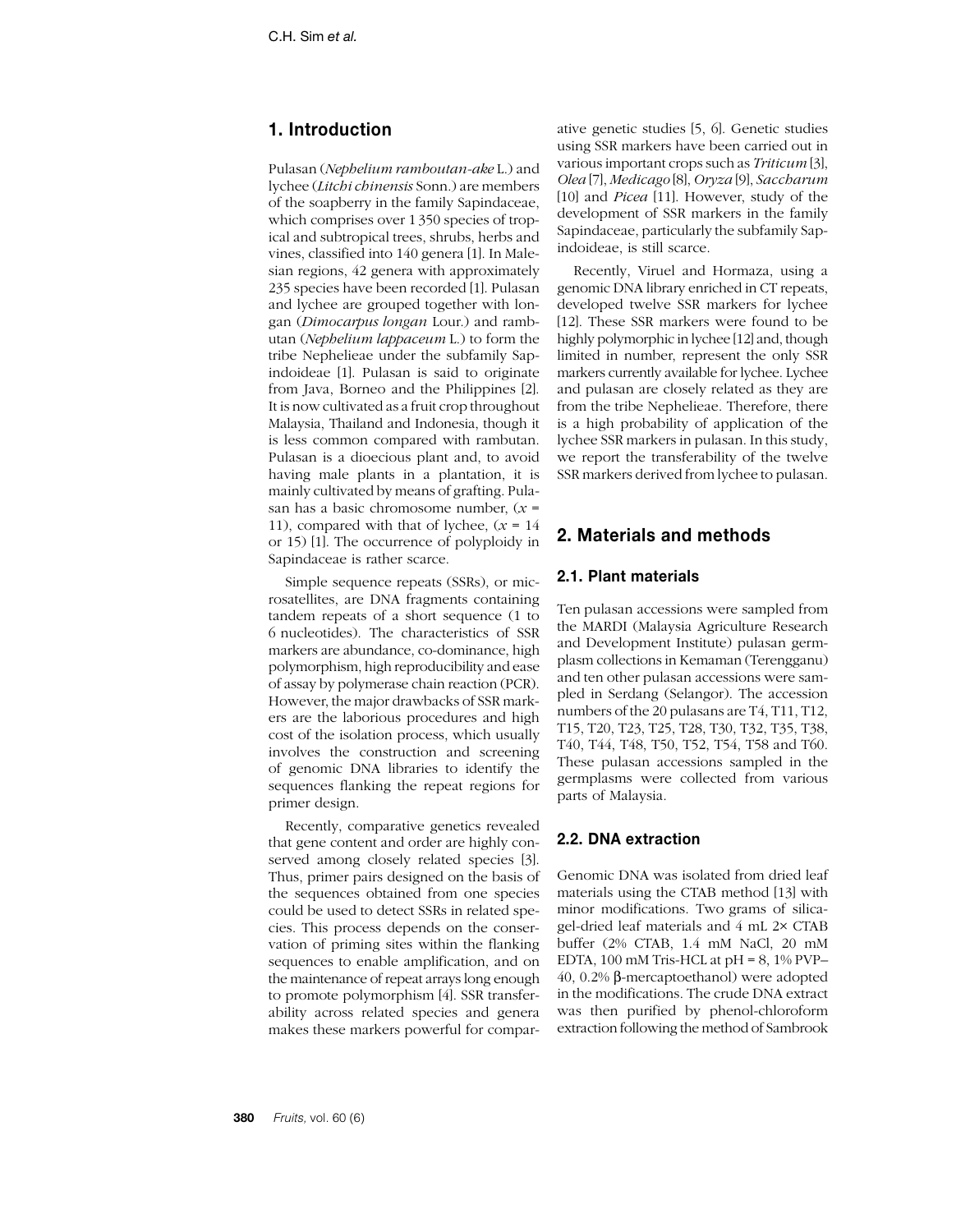#### **Table I.**

Results of transferability of SSR markers from lychee to pulasan with twelve SSR markers developed for lychee using a genomic DNA library enriched in CT repeats [12].

Yes or no: indicate successful or non-successful amplification or polymorphism of PCR product.

| <b>SSR</b><br>marker                                                                                     | Repeat type                                   | Presence<br>of PCR band | Presence of<br>polymorphism | Number of alleles <sup>1</sup> |                          | Allele size range <sup>1</sup> (bp) |         |
|----------------------------------------------------------------------------------------------------------|-----------------------------------------------|-------------------------|-----------------------------|--------------------------------|--------------------------|-------------------------------------|---------|
|                                                                                                          |                                               |                         |                             | Lychee                         | Pulasan                  | Lychee                              | Pulasan |
| LMLY1                                                                                                    | $(CT)_{11}TT(CT)_{5}$                         | <b>No</b>               | <b>No</b>                   | 10                             |                          | $132 - 214$                         |         |
| LMLY2                                                                                                    | $(GA)_8$                                      | <b>Yes</b>              | Yes                         | 8                              | 3                        | 154-183                             | 154-168 |
| LMLY3                                                                                                    | $(GA)_{18}$                                   | <b>No</b>               | <b>No</b>                   | 3                              |                          | 178-190                             |         |
| LMLY4                                                                                                    | GAA(GA)GG(GA) <sub>A</sub>                    | <b>Yes</b>              | <b>No</b>                   | $\overline{4}$                 |                          | 204-210                             | 182     |
| LMLY5                                                                                                    | $(GA)_{9}$                                    | <b>Yes</b>              | <b>No</b>                   | 5                              |                          | 280-304                             | 290     |
| LMLY6                                                                                                    | $(GA)_{9}(CA)_{2}(GA)_{4}$                    | <b>Yes</b>              | Yes                         | 3                              | $\overline{4}$           | 146-154                             | 132-154 |
| LMLY7                                                                                                    | $(CT)_{17}$                                   | <b>Yes</b>              | <b>No</b>                   | $\overline{7}$                 |                          | 216-238                             | 240     |
| LMLY8                                                                                                    | $(GA)_{9}$                                    | <b>Yes</b>              | <b>No</b>                   | 4                              | 1                        | 288-302                             | 285     |
| LMLY9                                                                                                    | $(GA)$ <sub>3</sub> GGGAA $(GA)$ <sub>9</sub> | <b>No</b>               | <b>No</b>                   | 3                              | -                        | $92 - 96$                           |         |
| LMLY10                                                                                                   | $(CT)_{11}TT(CT)_{5}$                         | <b>No</b>               | <b>No</b>                   | 6                              | -                        | $312 - 342$                         |         |
| LMLY11                                                                                                   | $(GA)4GGAA(GA)2G(GA)4$                        | No                      | <b>No</b>                   | $\overline{2}$                 | $\overline{\phantom{0}}$ | 155-156                             |         |
| LMLY12                                                                                                   | $(CT)_{11}$                                   | <b>Yes</b>              | Yes                         | 4                              | 3                        | 204-209                             | 195-217 |
| $1$ The number of alleles and the allele size range for lychee are adopted from Viruel and Hormaza [12]. |                                               |                         |                             |                                |                          |                                     |         |

and Russel [14]. The purity and concentration of the DNA were determined by comparison with λ*Hind*III DNA Marker (Promega, USA) through gel electrophoresis.

#### **2.3. SSR transference**

Transference is defined here as the positive amplification of a PCR band of the expected size [15]. Twelve pairs of SSR primers (LMLY 1 to LMLY 12) from lychee [12] were synthesized and employed to screen the 20 accessions of pulasan by means of PCR amplification. PCR amplification was carried out in 12.5 µL reaction mixture containing 25 ng template DNA, 2.5 µM SSR primers, 200 µM each of the dNTPs, 2.5 mM  $MgCl<sub>2</sub>$ , 1 × PCR buffer and 0.5 U *Taq* DNA polymerase (Invitrogen, USA). The PCR amplification was carried out in a GeneAmp® PCR System 2400 thermocycler (Perkin Elmer, USA) using the same thermal profiles as those of lychee [12] with a minor modification in the annealing temperature to obtain the optimum amplification. The annealing temperature ranged from (50 to 53.5) °C.

Products from PCR amplification were initially assessed on 1.5% agarose gel. Products of positive amplifications were then resolved on a denaturing polyacrylamide gel (7% acrylamide/bisacrylamide [19:1], 7 M urea and  $1 \times$  TBE). The gel was run at constant voltage of 250 V for (3.5 to 4) h using PROTEAN® II XI (Bio-Rad, USA). The gel was stained following the silver staining method [16].

# **3. Results**

Our study was carried out to determine the transferability of lychee SSR markers to pulasan. Of the twelve lychee SSR markers, seven (LMLY 2, LMLY 4, LMLY 5, LMLY 6, LMLY 7, LMLY 8 and LMLY 12) were able to amplify in all the 20 pulasan accessions (*table I*, *figure 1*). This gave the percentage of successful amplification of lychee SSR markers on pulasan of 58.3%. This value was considered moderate compared with the transferability of the same set of SSR markers from lychee to longan, *i.e.*, 91.7% [12], and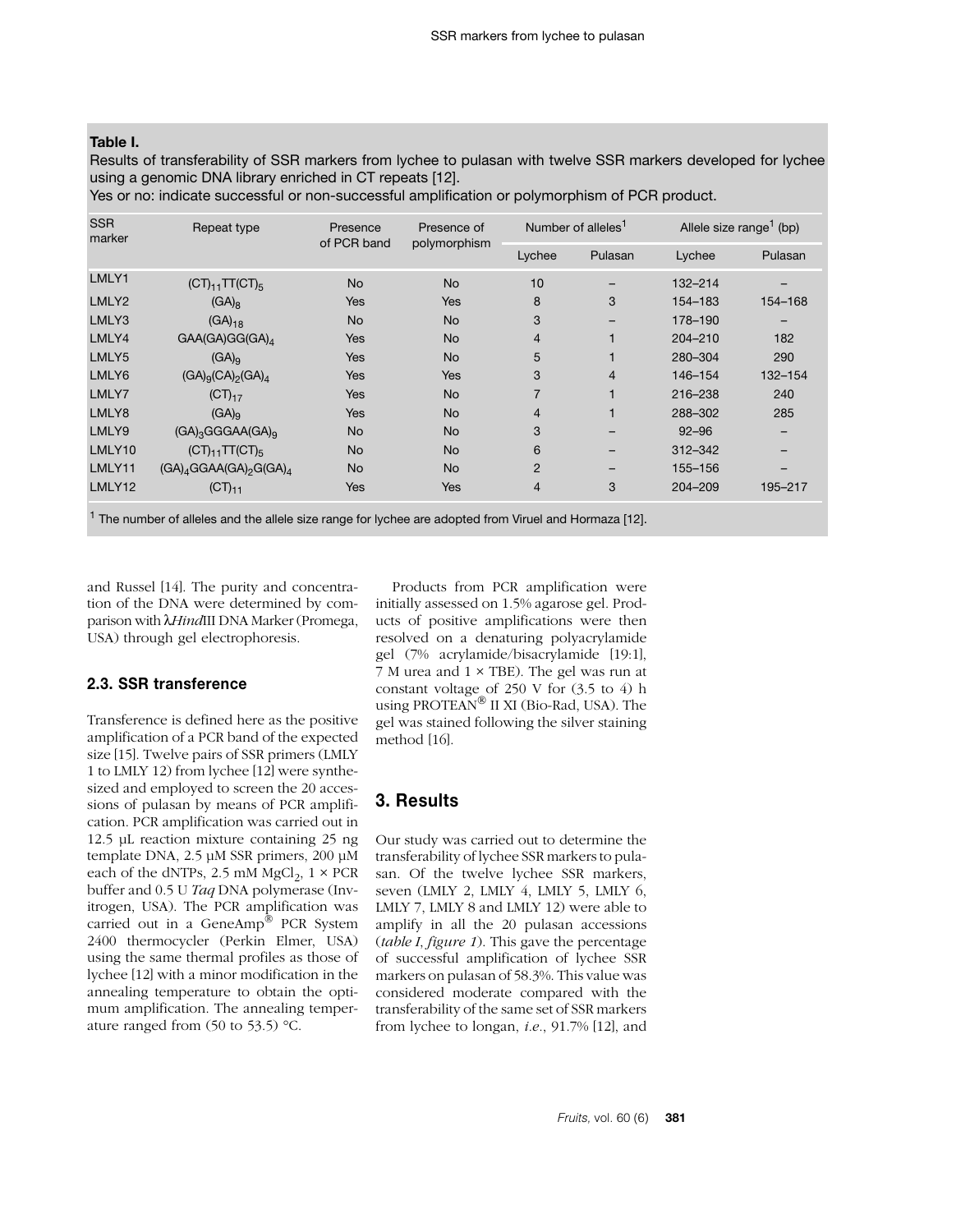

#### **Figure 1.**

Silver-stained denaturing polyacrylamide gel electrophoresis of PCR products of seven lychee SSR markers on ten pulasan accessions. A 10-bp ladder (Invitrogen, USA) was loaded on the first and last lanes of the gels. The number on the right indicates the size range of fragments for each SSR marker.

from *Quercus* to *Castanea* and *vice versa*, respectively, 47% and 63% [17]. The seven SSR markers were amplified well in the pulasan though stutter bands appeared in LMLY 2.

A total of 14 bands/alleles was detected in the 20 pulasan accessions (*table I*). Generally, the sizes of the alleles in pulasan, for each of the amplified SSR markers, did not differ much from those of lychee. Four SSR markers (LMLY 4, LMLY 5, LMLY 7 and LMLY 8) showed monomorphic characteristics in pulasan. On the other hand, the SSR markers LMLY 2, LMLY 6 and LMLY 12 were polymorphic, with LMLY 6 exhibiting the highest number of alleles, *i.e.*, four. Three alleles were detected each in LMLY 2 and LMLY 12. In general, the amplified SSR markers in pulasan showed a reduced number of alleles compared with lychee (*table I*), except LMLY 6. For this marker, LMLY 6, four alleles with a size range of 132–154 bp were detected in pulasan compared with only three alleles in lychee.

Of the seven amplified SSR markers, three (LMLY 2, LMLY 6 and LMLY 12) were polymorphic in the 20 pulasan accessions (*figure 1*). Therefore, the percentage of the polymorphic SSR markers in pulasan was 25.0% (3 out of 12) compared with 66.7% (8 out of 12) in longan [12].

# **4. Discussion**

The cross-transferability of SSR markers showed contrasting results, depending largely on the evolutionary distance and the complexity of the genome [17]. For example, the cross-transferability from *Pinus taeda* to *P. sylvestris* ranged from 36% to 53% [15]; from *Festuca arundinacea* to different forage and cereal species ranged from 59% to 92% [18]; and from lychee to longan was 91.7% [12].

Nevertheless, it is widely accepted that the successful cross-amplification of a SSR locus does not prove the maintenance of the repeat motif in the non-source species. This is clearly shown in this study as, out of the seven amplified SSR markers (LMLY 2, LMLY 4, LMLY 5, LMLY 6, LMLY 7, LMLY 8 and LMLY 12), only three SSR markers (LMLY 2, LMLY6 and LMLY 12) maintained the polymorphic characteristics in pulasan. The four monomorphic SSR markers (LMLY 4, LMLY 5, LMLY 7 and LMLY 8) might have lost their sequence repeat regions or reduced the number of the repetitive unit and subsequently lost the polymorphic character. This may due to interruptions within the repeat motif, leading to monomorphism and shortening [19]. The monomorphic condition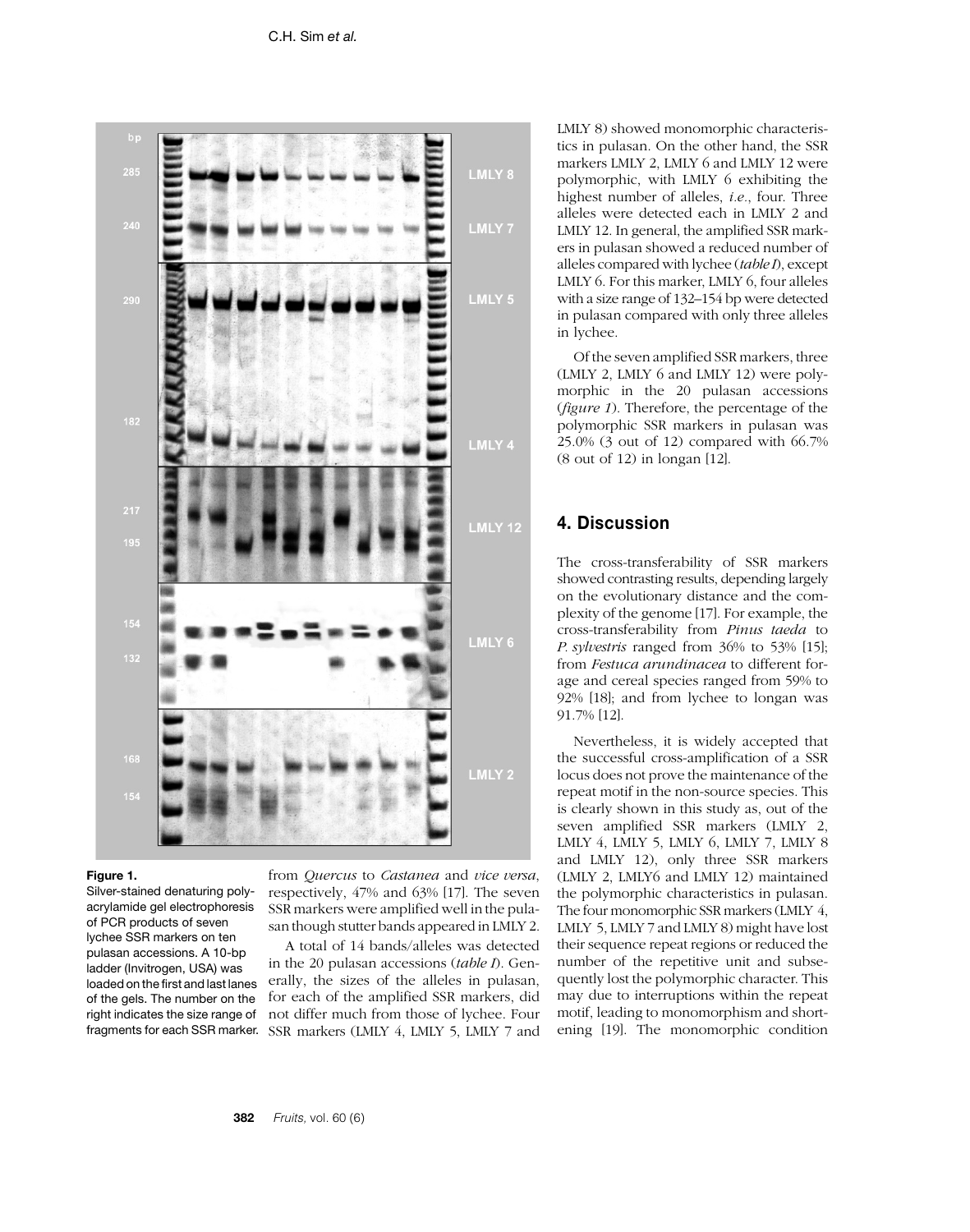could also be caused by a low level of variability in the pulasan germplasms. Pulasan is commonly cultivated by grafting. The pulasan accessions in the germplasms were collected from rural areas in various parts of Malaysia, where grafting is commonly used by villagers to propagate the plant. Therefore, the pulasan germplasms may have a low degree of polymorphism. Other molecular markers such as AFLP and RAPD could be used as a comparison in the germplasm evaluation to verify if the pulasan germplasms have a narrow genetic base.

The rest of the SSR markers (LMLY 1, LMLY 3, LMLY 9 and LMLY 10) failed to amplify in pulasan. This might be due to base substitutions and indels occurring in the flanking sequences of SSR repeat motifs, causing the specific primers to fail to bind and amplify the SSR motifs. The lack of a repeat motif as well as modification on both the repeat and the flanking regions clearly suggest the need for caution in using the same SSR loci across different taxa [20].

SSR markers transferred from lychee, in general, showed a smaller average length or size in the pulasan (all the amplified SSR markers, except LMLY 7 and LMLY 12). This is in agreement with Peakall *et al.* [20] (research on *Glycine max*) and Gonzáles-Martinez *et al.* [15] (research on *Pinus* spp.). LMLY 2 and LMLY 12 are perfect simple microsatellites in lychee. However, the number of alleles detected in the pulasan for both the SSR markers decreased. The interruptions in the SSR repeat motifs might have occurred in the pulasan, which may lead to imperfect microsatellites. Interruptions in the stretch of the SSR repeat could prevent slippage of DNA polymerase during DNA replication, and a decrease in the degree of polymorphism would be observed [21]. On the other hand, LMLY 6 showed an increase in allele number in pulasan compared with lychee. It is not certain if the interrupted repeat motif (*table I*; caused by CA) exhibited in lychee did not occur in the pulasan. If the interruption did not occur, LMLY 6 in the pulasan might have contained a perfect microsatellite that may lead to a higher degree of polymorphism in the SSR locus.

Stutter bands appeared in LMLY 2, indicating non-specific amplification in the pulasan. A few suggestions have been proposed to solve this problem, such as the use of high-fidelity DNA polymerase AmpliTaq Gold (Invitrogen, USA), a higher annealing temperature [18] and touch-down PCR [20].

At this point, it is useful to know that, if SSR markers are available from closely related species, then utilization of the SSR markers on related species is possible. Our results did not reveal a high rate of transferability between lychee and pulasan (58.3%) compared with between lychee and logan (91.7%). The transferability rate may indicate that lychee and logan are more closely related genetically than lychee and pulasan. It is noted that the lychee SSR markers were developed using a genomic DNA library enriched in CT repeats instead of expressed sequence tags (ESTs). Therefore, the transferability rate of SSRs would be lower. ESTs are coding sequences and are more conserved across species. SSR markers developed from ESTs are expected to have a higher rate of transferability than genomic SSR markers [22]. However, the conserved nature of the EST-SSRs may limit their polymorphism [18].

In conclusion, due to the difficulty and cost involved to develop specific SSR markers in species with limited commercial value, cross-amplification of markers among genetically closely related species would seem to be an adequate strategy. Although the transferability of lychee SSR markers to pulasan is not high, it does not cost much to test and use these readily available SSR markers for pulasan.

## **Acknowledgements**

We would like to thank MARDI for providing the pulasan accessions. This work was supported by grant IPRA 01-02-02-0003 EA036 from the Ministry of Science, Technology and Innovation, Malaysia.

## **References**

[1] Adema F., Leenhouts P.W., van Welzen P.C., Flora Malesiana, Series I, Spermatophyta: flowering plants, Vol. 11, part 3: Sapindaceae, Rijksherbarium, Leiden, Netherlands, 1994, pp. 419–768.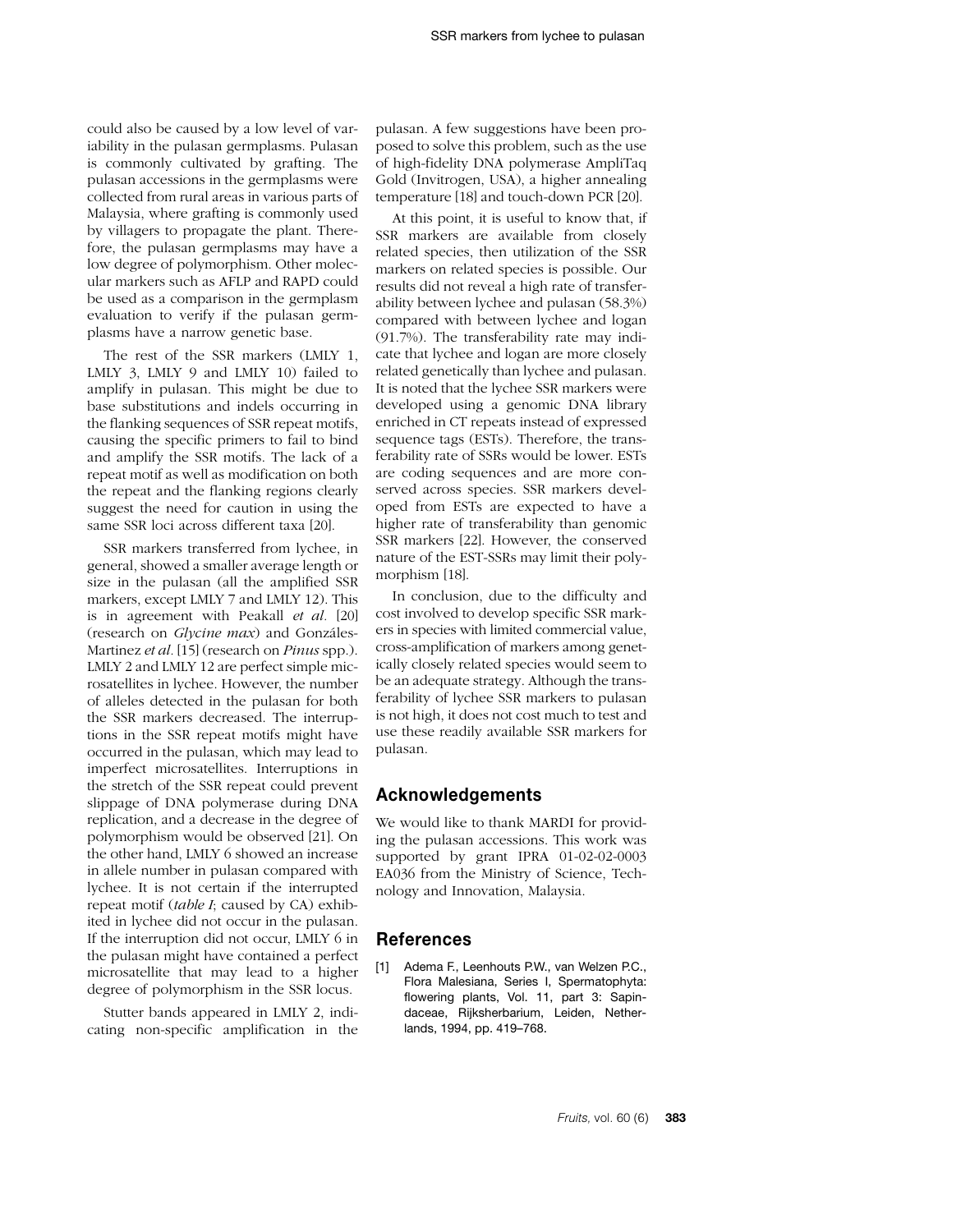- [2] Aman R., Buah-buahan nadir Semenanjung Malaysia, Dewan Bahasa dan Pustaka, Kuala Lumpur, 1992.
- [3] Kuleung C., Baenziger P.S., Dweikat I., Transferability of SSR markers among wheat, rye and triticale, Theor. Appl. Genet. 108 (2004) 1147–1150.
- [4] Fitzsimmons N.N., Moritz C., Moore S.S., Conservation and dynamics of microsatellite loci over 300 million years of marine turtle evolution, Mol. Biol. Evol. 12 (1995) 432–440.
- [5] Szewc-McFadden A.K., Kresovich S., Bliek S.M., Mitchell S.E., McFerson J.R., Identification of polymorphic, conserved simple sequence repeats (SSRs) in cultivated *Brassica* species, Theor. Appl. Genet. 93 (1996) 534–538.
- [6] Smulders M.J.M., Bredemeijer G., Ruskortekaas W., Arens P., Vosman B., Use of short microsatellites from database sequences to generate polymorphisms among *Lycopersicon esculentum* cultivars and accessions of other *Lycopersicon* species, Theor. Appl. Genet. 94 (1997) 264–272.
- [7] Rallo P., Tenzer I., Gessler C., Baldoni L., Transferability of olive microsatellite loci across the genus *Olea*, Theor. Appl. Genet. 107 (2003) 940–946.
- [8] Eujayl I., Sledge M.K., Wang L., May G.D., Chekhovskiy K., Zwonitzer J.C., Mian M.A.R., *Medicago truncatula* EST-SSRs reveal crossspecies genetic markers for *Medicago* spp., Theor. Appl. Genet. 108 (2004) 414–422.
- [9] Brondani C., Rangel P.H.N., Borba T.C.O., Brondani R.P.V., Transferability of microsatellite and sequence tagged site markers in *Oryza* species, Hereditas 138 (2003) 187– 192.
- [10] Cordeiro G.M., Pan Y.B., Henry R.J., Sugarcane microsatellites for the assessment of genetic diversity in sugarcane germplasm, Plant Science 165 (2003) 181–189.
- [11] Yazdani R., Scotti I., Jansson G., Plomion C., Mathur G., Inheritance and diversity of simple sequence repeat (SSR) microsatellite markers in various families of *Picea abies*, Hereditas 138 (2003) 219–227.
- [12] Viruel M.A., Hormaza J.I., Development, characterization and variability analysis of microsatellites in lychee (*Litchi chinensis* Sonn., Sapindaceae), Theor. Appl. Genet. 108 (2004) 896–902.
- [13] Doyle J.J., Doyle J.L., Isolation of plant DNA from fresh tissue, Focus 12 (1990) 13–15.
- [14] Sambrook J., Russel D.W., Molecular cloning: a laboratory manual, 3rd ed., Cold Spring Harbor Laboratory Press, Cold Spring Harbor, NY, USA, 2001.
- [15] González-Martínez S.C., Robledo-Arnuncio J.J., Collada C., Díaz A., Willioms C.G., Alía R., Cervera M.T., Cross-amplification and sequence variation of microsatellite loci in Eurasian hard pines, Theor. Appl. Genet. 109 (2004) 103–111.
- [16] Joseph S.S., The analysis of microsatellites by silver staining of nondenaturing polyacrylamide gels, in: Tietz D., Nucleic acid electrophoresis, Springer-Verlag, Berlin, Germany, 1998.
- [17] Barreneche T., Casasoli M., Russell K., Akkak A., Meddour H., Plomion C., Villani F., Kremer A., Comparative mapping between *Quercus* and *Castanea* using simplesequence repeats (SSRs), Theor. Appl. Genet. 108 (2004) 558–566.
- [18] Saha M.C., Mian M.A.R., Eujayl I., Zwonitzer J.C., Wang L., May G.D., Tall fescue EST-SSR markers with transferability across several grass species, Theor. Appl. Genet. 109 (2004) 783–791.
- [19] Taylor J.S., Durkin J.M.H., Breden F., The death of a microsatellite: a phylogenetic perspective on microsatellite interruptions, Mol. Biol. Evol. 16 (1999) 567–571.
- [20] Peakall R., Gilmore S., Keys W., Morgante M., Rafalski A., Cross-species amplification of soybean (*Glycine max*) simple sequence repeats (SSRs) within the genus and other legume genera: implications for the transferability of SSRs in plants, Mol. Biol. Evol. 15 (1998) 1275–1287.
- [21] Pépin L., Amigues Y., Lepingle A., Berthier J.L., Bensaid A., Vaiman D., Sequence conservation of microsatellites between *Bos Taurus* (cattle), *Capra hircus* (goat) and related species: examples of use in parentage testing and phylogeny analysis, Heredity 74 (1995) 52–61.
- [22] Scott K.D., Eggler P., Seaton G., Rossetto M., Ablett E.M., Lee L.S., Henry R.J., Analysis of SSRs derived from grape ESTs, Theor. Appl. Genet. 100 (2000) 723–726.